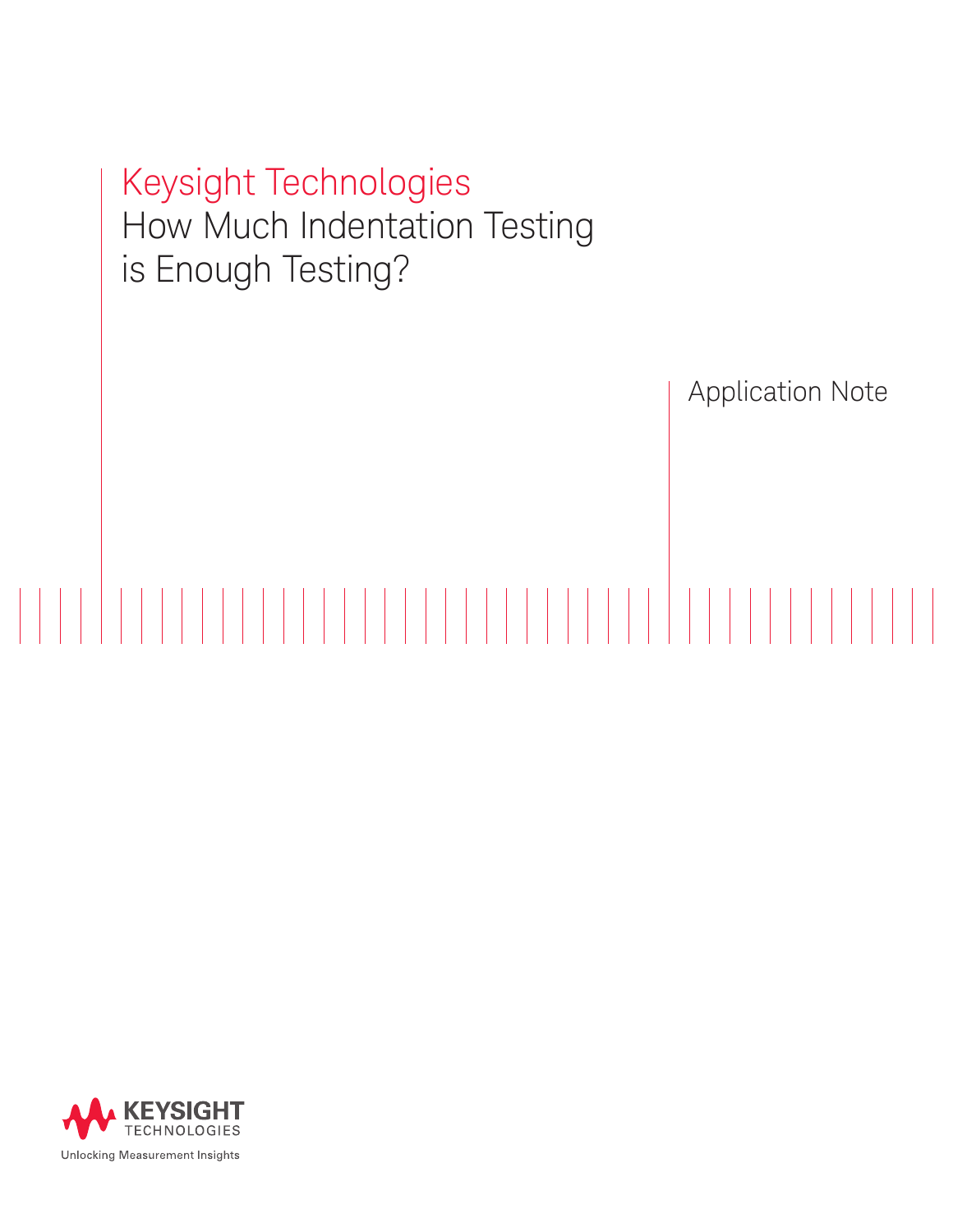Abstract

The Student's t-test is rearranged in order to predict the sampling (*N*) required to conclude significant difference between two observation sets at a particular confidence level. The expression is appropriate for small or large observation sets. When the difference in means is small relative to the standard deviation, more tests are required in order to reliably detect that difference.

### Introduction

In 2012, Keysight Technologies, Inc. introduced the Express Test option for the G200 NanoIndenter platform. This option implements traditional indentation testing in a revolutionary way in order to achieve unprecedented testing speeds<sup>[1,2]</sup>. Express Test performs one complete indentation cycle per second, including approach, contact detection, load, unload, and movement to the next indentation site. One hundred indentations can be performed at one hundred different sites in less than 100 seconds. Given that indentations can be performed so quickly, a new question arises: How much testing is enough testing? The purpose of this note is to answer this question by applying the Student's t-test in an uncommon way.

The Student's t-test is a statistical test used to determine, to a reasonable degree of confidence, whether two observation sets obtain from different populations. Implementation of the Student's t-test always begins with the assumption that the two observation sets come from the same population. This is called the "null-hypothesis". If the difference between the two averages is sufficiently large relative to measurement scatter, then we reject the null hypothesis and conclude that the two observation sets do in fact come from different populations. If we assume that each set contains the same number of observations (*N*), then the Student's t-criteria for concluding significant difference is expressed as

$$
\frac{|\overline{x}_1 - \overline{x}_2|}{\sqrt{\frac{\sigma_1^2 + \sigma_2^2}{N}}} > z_{critical,}
$$
 (Equation 1)

where  $(\overline{\mathsf{x}_i})$  and  $\boldsymbol{\sigma}^{\mathsf{z}}_i$  represent the average and standard deviation of each observation set. The left-hand side of the above inequality is called the "test statistic". The test statistic is compared to a value, *zcritical*, which is the threshold for concluding significant difference at a particular confidence level. Typically, values for  $z_{critical}$  are obtained from a table, organized according to the number of independent measurements and the desired level of confidence. Such a table can be found in any textbook on statistics and is provided in this note as Table 1.

Table 1. Critical values of the test parameter for the Student's t-test required to conclude significant difference<sup>[3]</sup>. These values are for 2-sided comparisons which make no presumption about the value of the second mean relative to the first.

|                      | Z <sub>critical</sub> |        |
|----------------------|-----------------------|--------|
| Confidence (2-sided) |                       |        |
| 95%                  | 99%                   | 99.90% |
| 4.303                | 9.925                 | 31.600 |
| 2.776                | 4.604                 | 8.610  |
| 2.447                | 3.707                 | 5.959  |
| 2.306                | 3.355                 | 5.041  |
| 2.228                | 3.169                 | 4.587  |
| 2.179                | 3.055                 | 4.318  |
| 2.145                | 2.977                 | 4.140  |
| 2.120                | 2.921                 | 4.015  |
| 2.101                | 2.878                 | 3.922  |
| 2.086                | 2.845                 | 3.850  |
| 2.074                | 2.819                 | 3.792  |
| 2.064                | 2.797                 | 3.745  |
| 2.056                | 2.779                 | 3.707  |
| 2.048                | 2.763                 | 3.674  |
| 2.042                | 2.750                 | 3.646  |
| 2.021                | 2.704                 | 3.551  |
| 2.009                | 2.678                 | 3.496  |
| 2.000                | 2.660                 | 3.460  |
| 1.990                | 2.639                 | 3.416  |
| 1.984                | 2.626                 | 3.390  |
| 1.980                | 2.617                 | 3.373  |
|                      |                       |        |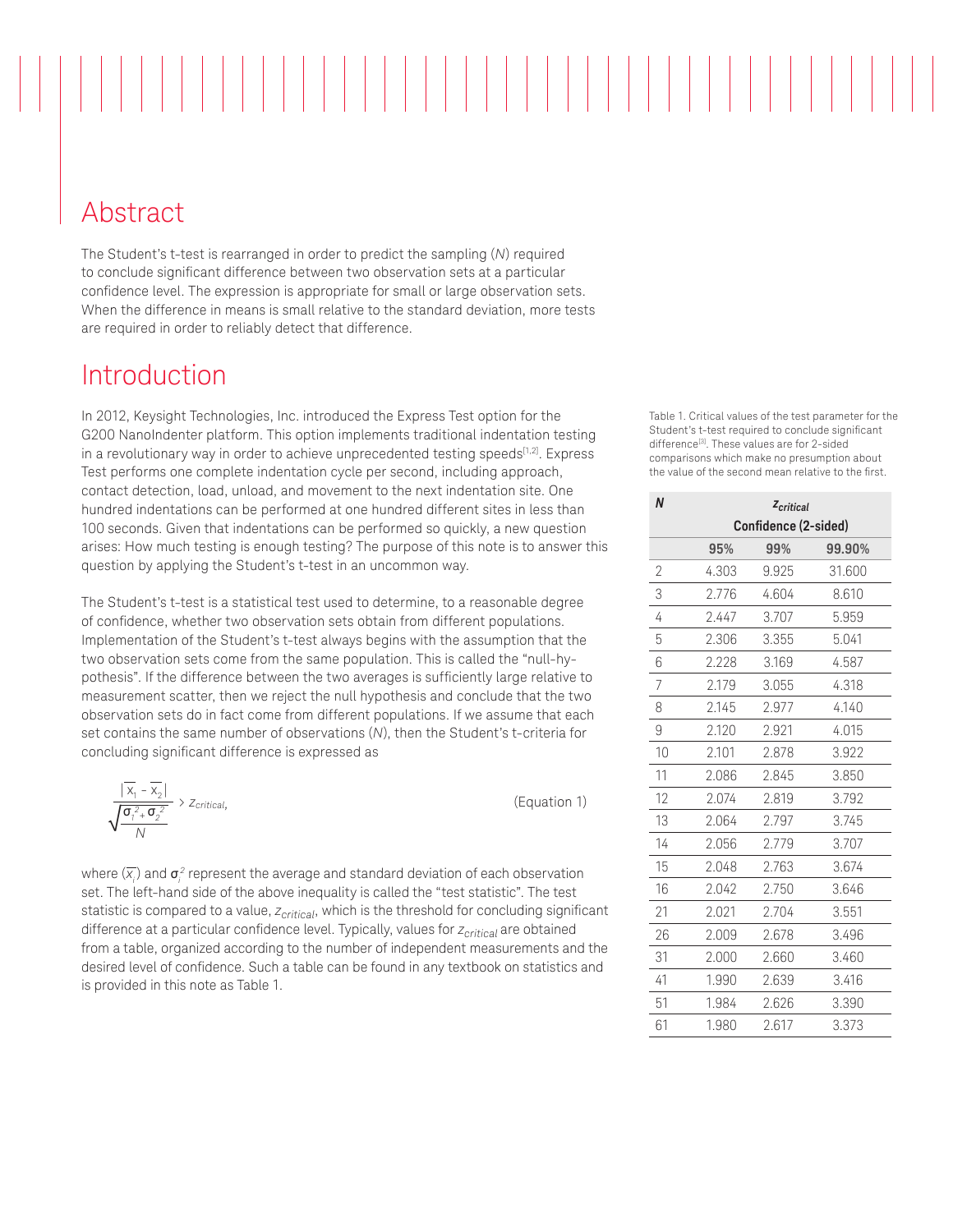The following example illustrates how the Student's t-test may be used to interpret indentation measurements. Let us suppose that we perform 10 indentations on each of two materials (A & B) with the following results: For material A, the average hardness is 4.91 GPa with a standard deviation of 0.23 GPa. For material B, the average hardness is 5.11 GPa with a standard deviation of 0.21 GPa. The test-statistic is calculated as

$$
\frac{|\overline{x}_1 - \overline{x}_2|}{\sqrt{\frac{\sigma_1^2 + \sigma_2^2}{N}}} = \frac{|4.91 - 5.11|}{\sqrt{\frac{(0.23)^2 + (0.21)^2}{10}}} = 2.031,
$$

and this value is compared to the critical values for significant difference. For *N*=10, we find that *zcritical* is 2.101 at the level of 95% confidence and even larger for greater confidence levels. Since the value of the test statistic (2.031) is less than the value of *zcritical*, we accept the null hypothesis. In other words, even though we obtain an average hardness for material B which is 0.20GPa greater than that obtained for material A, we have no justification for concluding that material B is actually harder than material A. The fact that the test statistic is less than *z<sub>critical*</sub> at the level of 95% confidence tells us that if two observations sets (*N*=10 for each) were in fact drawn from the same population, we would expect this degree of variation in more than 5% of cases. Thus, because there is at least a 5% chance that these two observation sets could have come from the same population, we continue in our presumption that material A and material B have the same hardness.

Now if the hardness of material B were 5.17 GPa with the same standard deviation (0.21 GPa), then the value of the test statistic would be 2.640. Thus, we conclude that material B is harder than material A at the level of 95% confidence, but not at the level of 99% confidence. In order to conclude significant difference at the level of 99.0%, the difference in average hardness between material A and material B would have to be more than 0.28 GPa. At the level of 99.9% confidence, the difference would have to be 0.39 GPa.

This is the regular use of the Student's t-test: Given two sets of observations, the experimenter uses the Student's t-test in order to determine whether the two sets are significantly different, presumably as the result of some controlled (independent) variable.

However, the Student's t-test can also be used in the experimental design phase in order to predict the number of observations which must be made in order to be sensitive to a given difference at a given confidence level. First, we note that both the test statistic and *zcritical* depend on N. The test statistic increases with *N*, and *zcritical* decreases with *N*. Thus, more observations increase the sensitivity to significant difference. Given two observation sets from slightly different populations, one may be able to conclude significant difference at a particular confidence level if *N*=20, but not if *N*=10. Thus, if we solve the Student's t-test for *N*, then the resulting expression would tell us the number of observations we must make in order to be sensitive to a given difference at a given confidence level. This is the motivation behind this application note.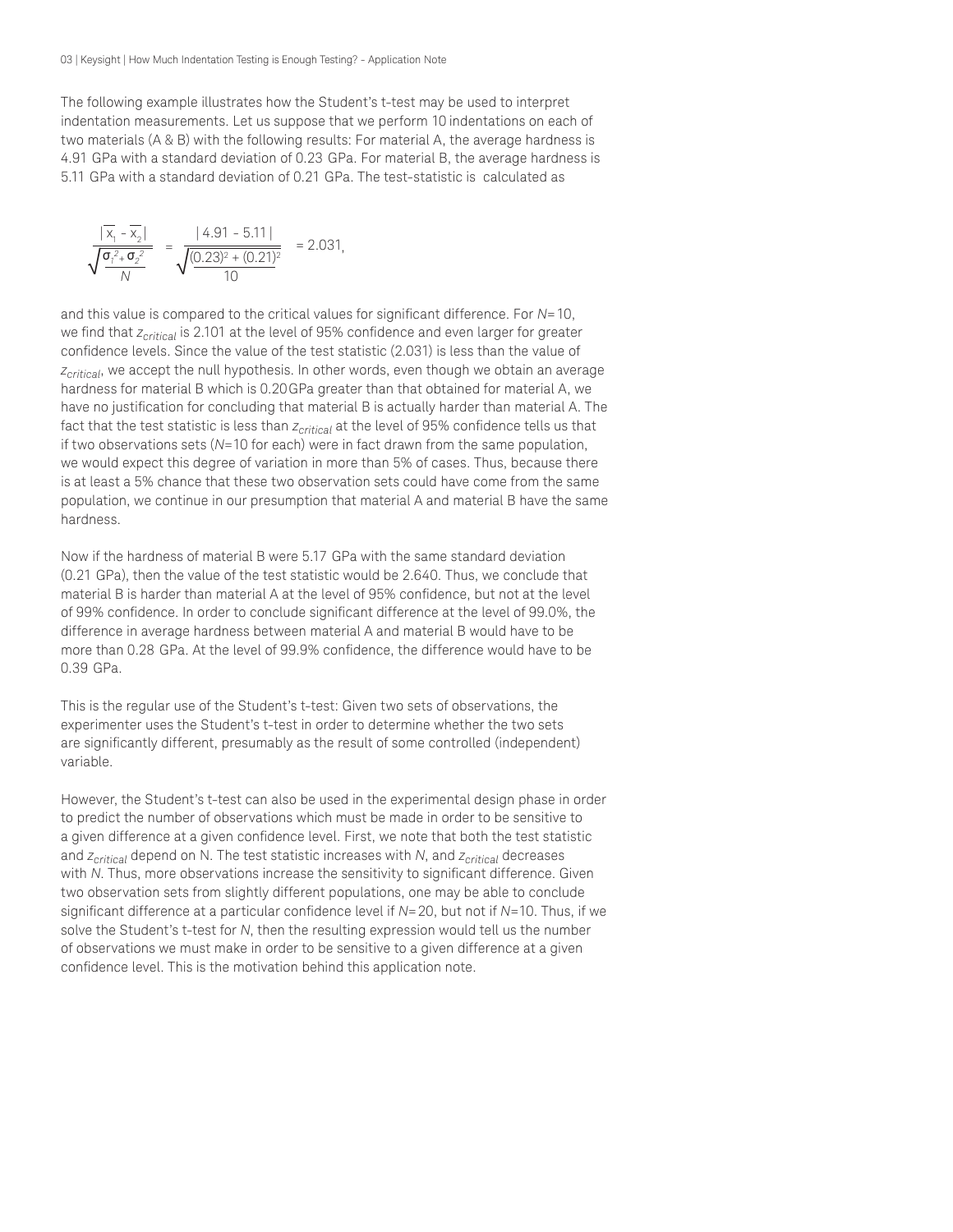#### Theory

In order to use the Student's t-test to predict the number of necessary observations, we must solve it for *N*. The solution is not as trivial as it might seem, because  $z_{critical}$ depends on *N*. We begin by making some useful simplifications. First, we assume that  $\overline{x}$ , is greater than  $\overline{\chi_{_2}}$ , and we express the ratio of  $\overline{\chi_{_2}}\,/\,\overline{\chi_{_1}}$  as the factor F:

$$
F = \overline{x}_2 / \overline{x}_1; F < 1. \tag{Equation 2}
$$

The requirement of *F* < 1 is no real restriction. Because we assume two-sided comparisons<sup>1</sup>, the two observation sets can always be ordered so that the set with the larger average is identified as "Set 1". Further, we assume that for both observation sets, the standard deviation is a constant fraction, *q*, of the mean:

$$
q = \sigma_1 / \overline{x_1} = \sigma_2 / \overline{x_2} \,. \tag{Equation 3}
$$

With these simplifications in mind, we square both sides of the t-test inequality $^{\rm 2}$  and isolate the parameters which depend on *N* on the left-hand side:

$$
\frac{N}{Z^2_{critical}} \rightarrow \frac{\sigma_1^2 + \sigma_2^2}{(\overline{X}_2 - \overline{X}_1)^2}.
$$
 (Equation 4)

Then, we apply the aforementioned simplifications to get

$$
\frac{N}{Z^2_{critical}} \rightarrow \frac{q\overline{x}_i^2 + F^2 q^2 \overline{x}_i^2}{x_i^2 (1 - F)^2}
$$
 (Equation 5)

or more simply,

$$
\frac{N}{Z^2_{critical}} \rightarrow \frac{q^2(1+F^2)}{(1-F)^2} \tag{Equation 6}
$$

The above expression reveals the value of our simplifications: the right-hand side of the inequality is independent of the absolute values of the averages and the standard deviations. The left-hand side of the inequality is handled by elucidating the relationship between (*N*/*z2 critical*) and *N*. Figure 1 shows a plot of the parameter (*N*/*z2 critical*) vs. *N* for three common confidence levels. The values for this plot are calculated from those provided in Table 1. Figure 1 clearly reveals an approximately linear relationship between (*N*/*z2 critical*) and *N*. Table 2 summarizes the values for slope and intercept (*m* and *b*, respectively) for the three relevant confidence levels.<sup>3</sup> Values for *m* and *b* for other confidence levels can be determined easily in the same way. Thus, the left-hand side of the inequality can be expressed as a linear function of *N*, making the inequality

$$
mN + b > \frac{q^2(1 + F^2)}{(1 - F)^2}
$$
 (Equation 7)

from which we derive our criteria for *N*:

$$
N > \frac{1}{m} \left[ \frac{q^2(1 + F^2)}{(1 - F)^2} - b \right]
$$
 (Equation 8)

- 1. We are using the more conservative "two-sided" version of the Student's t-test which makes no presumption about the value of the second mean relative to the first.
- 2. Squaring both sides holds no ambiguity, because both sides of the inequality are positive.
- 3. Although clearly *N* must be zero when *N/zcritical* is zero, we have a non-zero intercept, because the relationship is not linear (or meaningful) for *N*< 3.

Table 2. Linear best-fit constants for *N/z2 critical* vs. *N* (Figure 1).

| <b>Confidence Level</b> | m      | h         |
|-------------------------|--------|-----------|
| 95.0%                   | 0.2613 | $-0.3594$ |
| 99 0%                   | 0.1510 | -0.3032   |
| 99.9%                   | 0 0919 | $-0.2583$ |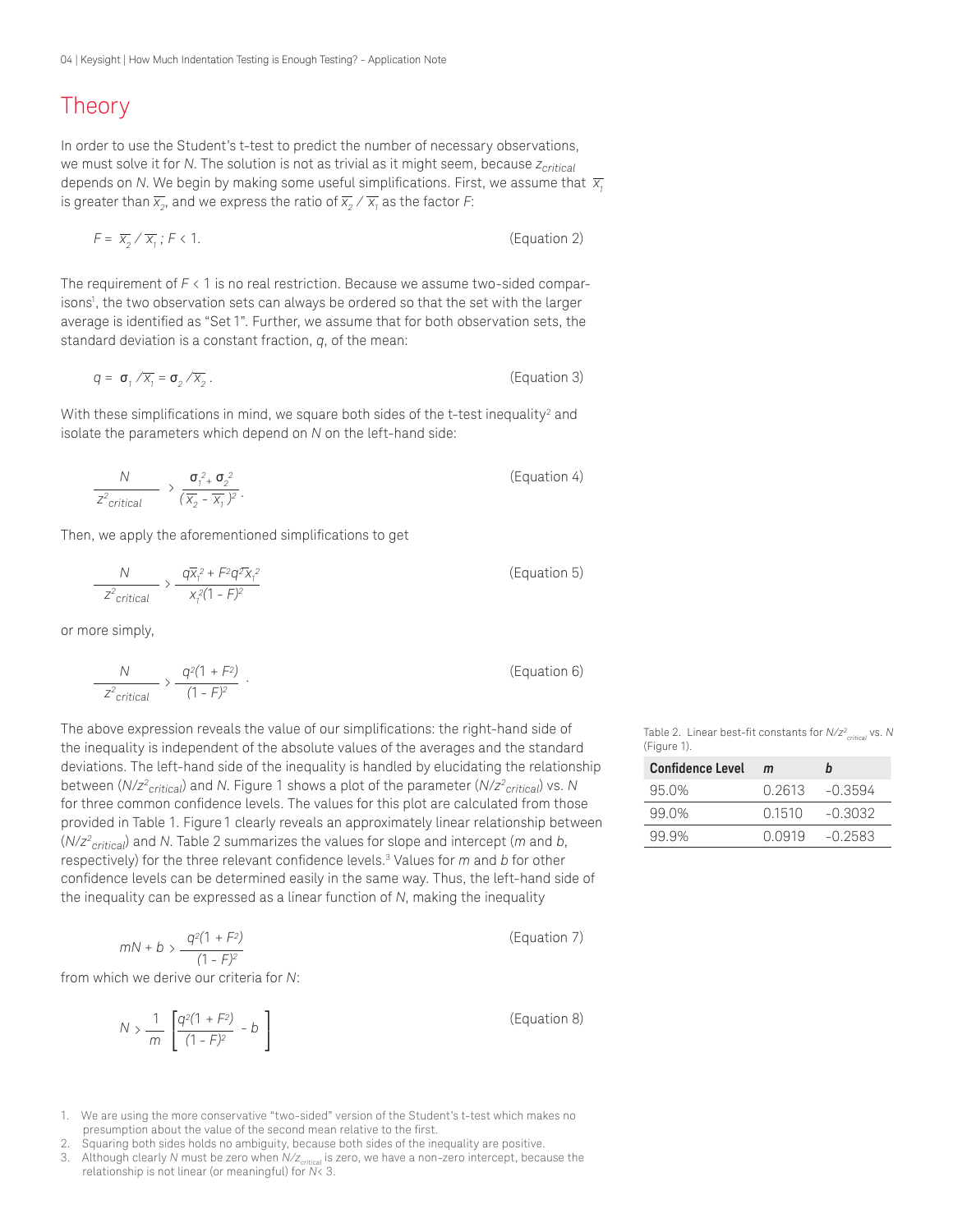

Figure 1. Approximate linear relationships between  $N/Z_{critical}$  and *N* for three different confidence levels, used to solve the Student's t-test for *N*. Values for this plot are calculated using values from Table 1.



Figure 2. Student's t-test, solved for *N*, for three exemplary situations. Lines represent the equalities which limit inequality (Equation 8). Thus, *N* must be greater than the relevant curve.

Figure 2 illustrates the functionality of the criteria for a few exemplary situations. The plotted curves in Figure 2 are the equalities for expression (Equation 8); for the inequality to be met, *N* must lie in the space above the relevant curve.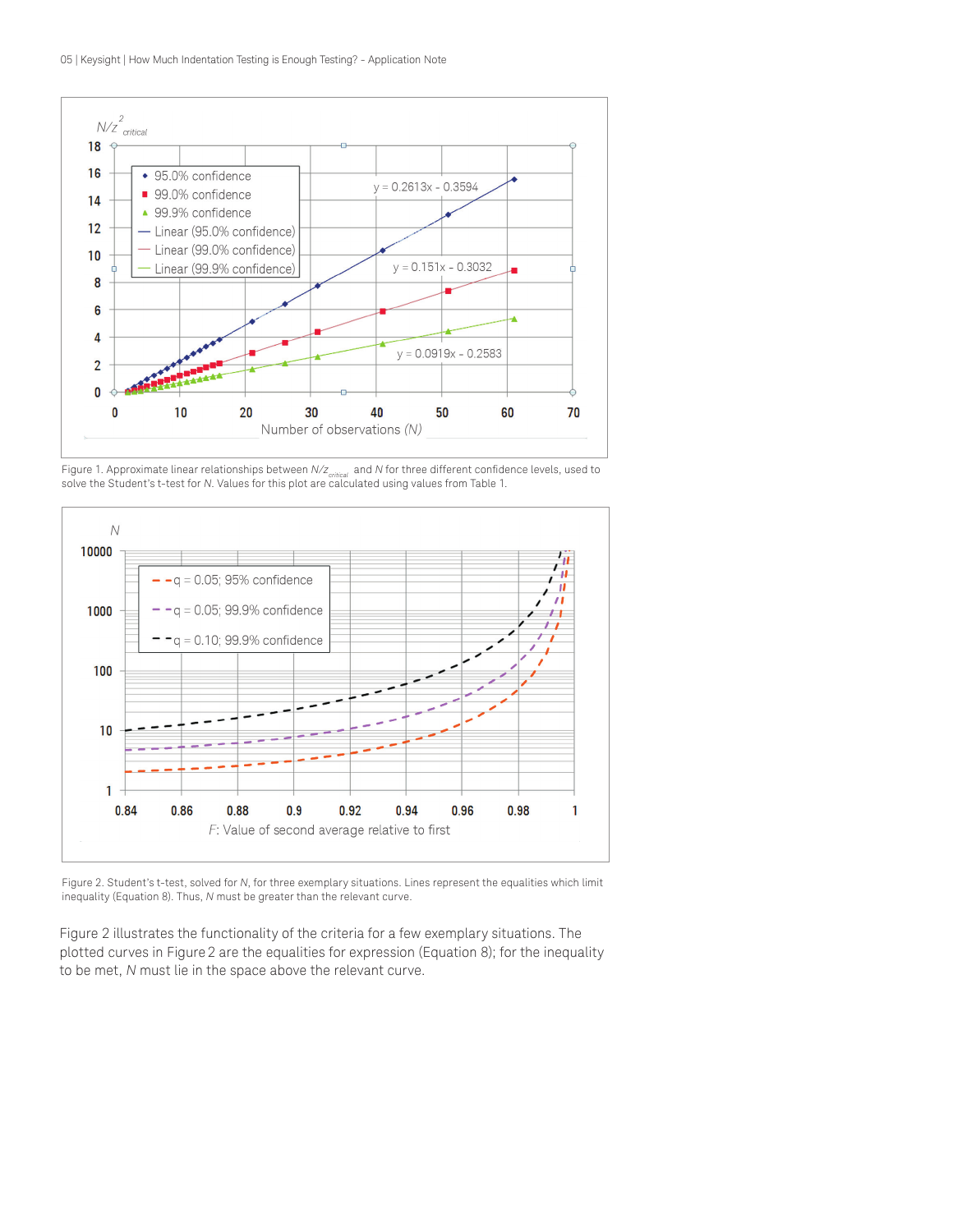#### **Discussion**

The form of our expression (Equation 8) for *N* confirms intuition: the number of observations required to adequately compare two normal populations ought to depend merely on the difference in the means (quantified by  $F$ ), the variance (quantified by  $q^2$ ), and the confidence level (quantified by m and b). If the variance is large, then *N* must be correspondingly large. Further, *N* increases as *F* approaches unity, which is as it should be: more observations are required in order to distinguish means which are very close together. Finally, if the two populations are in fact identical, then there is no value of *N* which is large enough to distinguish them.

There are two ways to use Figure 2 (or a similar plot generated with the appropriate confidence level and value for q). First, we can use this plot to predict how many observations we must make in order to be sensitive to a particular difference in means. For example, let us assume that we wish to work at the level of 99.9% confidence and we expect the standard deviation to be 5% of the mean  $(q = 0.05)$ . Under these conditions, if we wish to discern significant difference in two observations sets for which the means differ by 2%, then we must make more than 138 independent observations, because this is the value of the middle curve (representing our conditions) at *F* = 0.98. Another way to use this plot is to determine the maximum value of *F* for which significant difference can be discerned for a given number of observations. Again, using the middle curve (*q* = 0.05; 99.9% confidence), we can see that if we make 10 observations of each population, we will be unable to conclude significant difference if the second average is more than 91% of the first average, because this is the point at which the middle curve crosses the threshold *N* = 10.

This analysis is indifferent to the physical cause of significant difference in the observed parameter. In experimentation, the independent variable is that parameter which is purposely and systematically varied order to understand its effect on the observed dependent variable. However, other variables which are not deliberately controlled may also influence the dependent variable. The independent variable of a hardness test might be something like tempering time. The dependent variable is hardness. Other variables which may influence the measured hardness might include measurement temperature or the rigidity of the test frame. The well designed experiment minimizes the influence of all physical variables other than the independent variable, but no experiment is perfect. The Student's t-test will discern significant difference (or not) regardless of whether that difference is due to the independent variable or other uncontrolled variables. The degree to which the influence of these other variables can be minimized sets practical limits on F. One cannot blindly increase sensitivity by increasing *N*, because eventually, one may become sensitive to significant differences which are caused by variables other than the independent variable. Thus, the experimenter should wisely choose *F* —the expected ratio of means—to include sensitivity to the independent variable, but exclude sensitivity to other variables. For example, if normal variations in testing temperature may cause a 1% variation in the measured hardness, then one must be content with *F* < 0.99. One way to establish reasonable limits on F is to compare the means from two large observation sets acquired under conditions which the experimenter believes to be identical (or as much so as possible).

By virtue of its speed, Express Test dramatically improves the ability to detect significant differences in Young's modulus and hardness, relative to typical nanoindentation technology. Let us say that it takes 10 minutes to perform 10 nanoindentation tests at 10 different sites (1 minute per site) on each of two materials. If the standard deviation is 5% of the mean  $(q = 0.05)$  and we employ a confidence level of 99.9%, then we can detect significant difference if the two means differ by more than 9%. In the same amount of time (10 minutes or 600 seconds) we can perform 600 measurements with Express Test on each material, which implies that with the same standard deviation and confidence level, we can detect significant difference if the two means differ by only 1%. Thus, for a given testing time, Express Test dramatically improves sensitivity to significant difference.